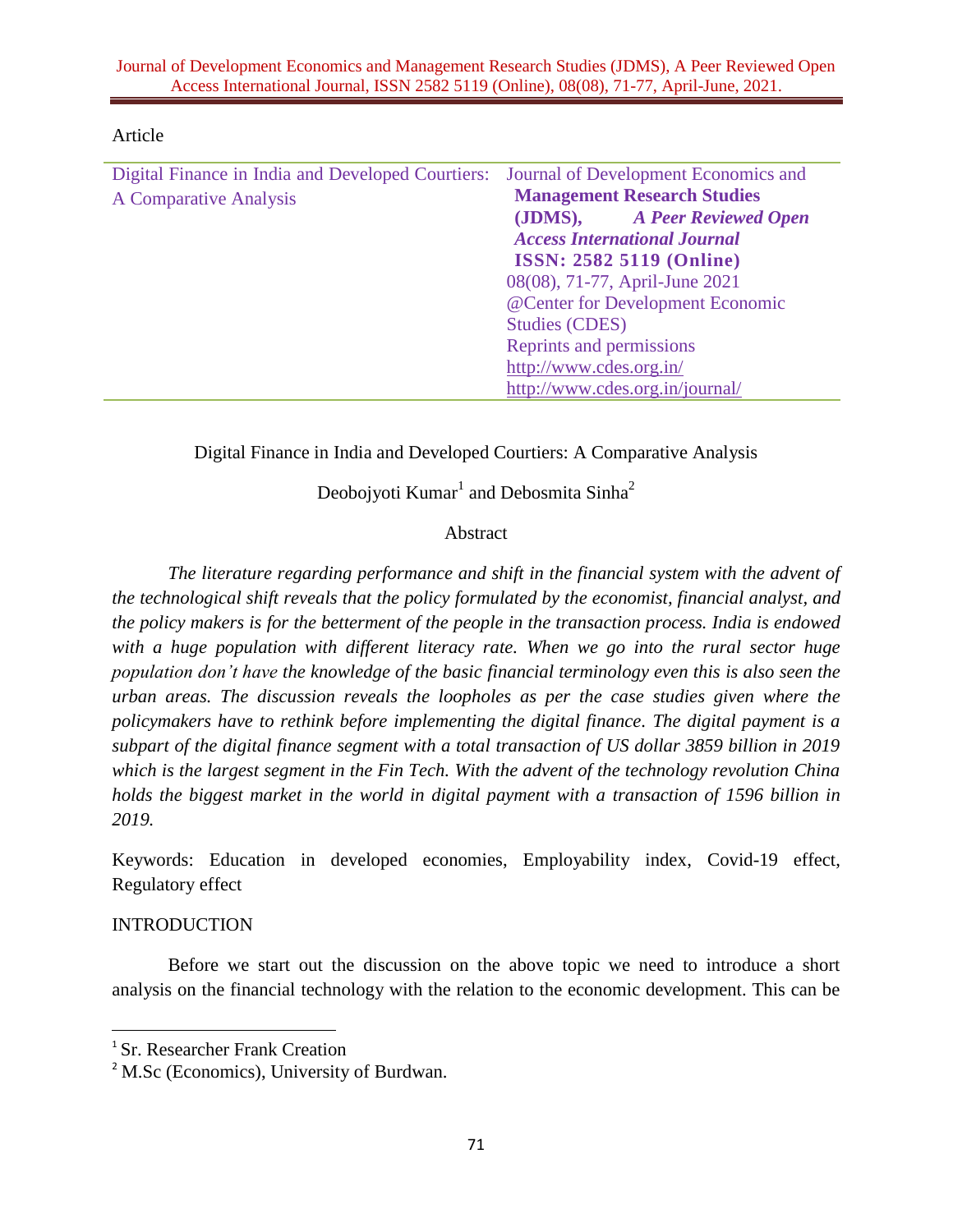### Journal of Development Economics and Management Research Studies (JDMS), A Peer Reviewed Open Access International Journal, ISSN 2582 5119 (Online), 08(08), 71-77, April-June, 2021.

possible when the economy of any nation may able to access towards the path of the economic development when we go and take a deep look to the village level where majority of the people do their daily transaction with the help of the third people. This put a question for the policy makers, economists and the Government. It is the development related policy and the introduction of technology in the financial sector is a solution towards the economic development as like a race with developed nation. As we know, financial sector is a part of the private sector development strategy to the economic development. The financial institution is a set of institution with instruments within the regulatory framework. Table 1 presents the urban area participation rate, mobile payment services and fraction of population with bank account.

Table 1: Urban areas participation in finance ((US dollar Million))

| Country           | Big tech | Fin tech |
|-------------------|----------|----------|
| China             | 100000   | 110000   |
| <b>US</b>         | 1000     | 10,000   |
| Republic of Korea | 55000    | 5500     |
| United Kingdom    | 99       | 5500     |
| France            | 85       | 950      |
| Japan             | 100      | 110      |

Big Tech Mobile payment service

| United States - | 0.60 |
|-----------------|------|
| India           | 0.48 |
| <b>Brazil</b>   | 0.30 |
| Indonesia       | 0.06 |
| United Kingdom- | 0.02 |

Fraction of population with Bank A/C.

| <b>BANK A/C</b> | <b>MOBILE BANKING</b> | <b>CREDIT CARD</b> |
|-----------------|-----------------------|--------------------|
| $SG-80$         | 72                    | 50                 |
| <b>KR-78</b>    | 71.9                  | 54.5               |
| AE-77           | 74.0                  | 27.2               |
| $MY-76$         | 73.2                  | 25.0               |
| $NZ-76$         | 77.2                  | 11.8               |
| $IN-75.4$       | 51.2                  | 2.5                |

Source- Frost et. al., World Bank, Forrester research, 2019.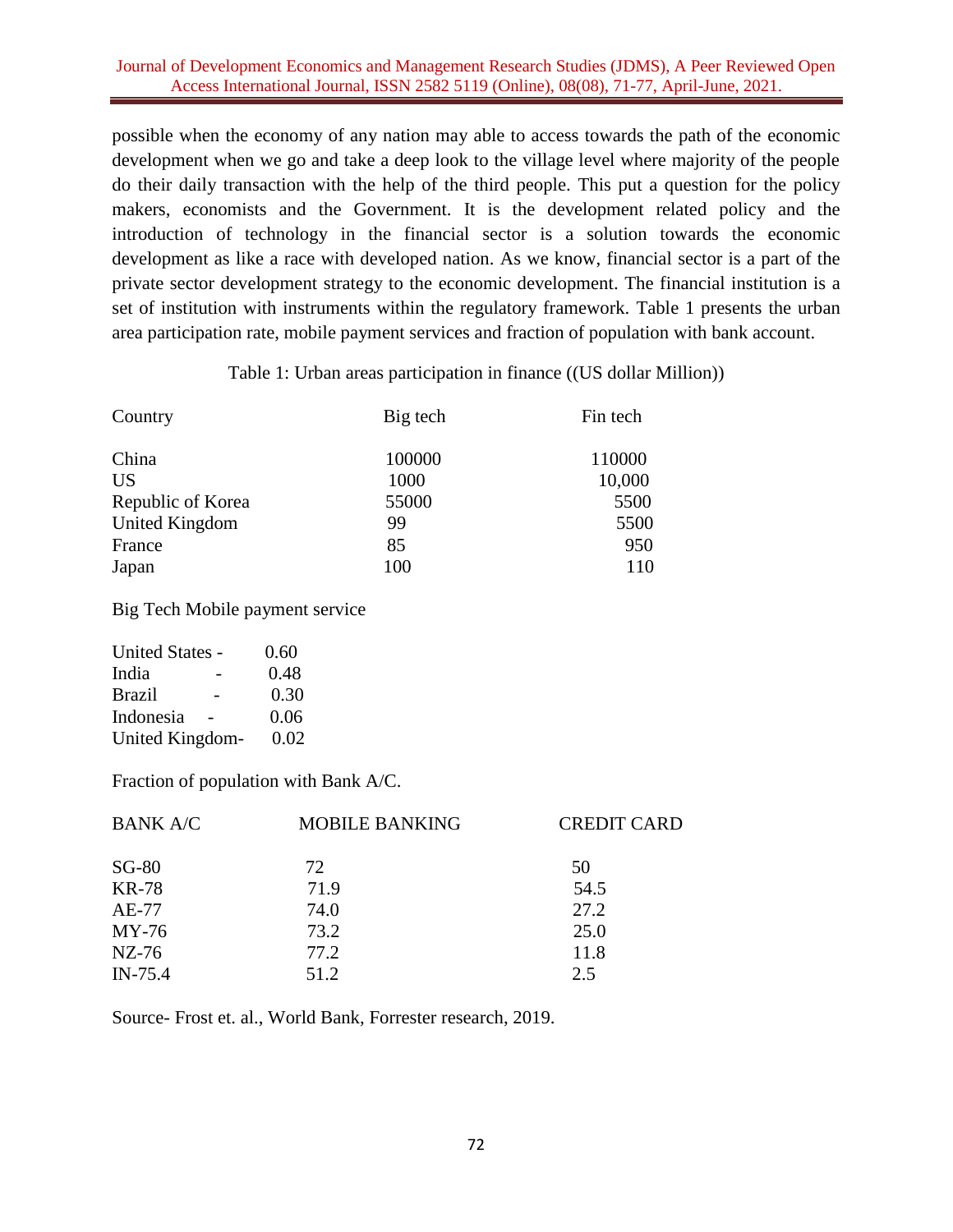## **Education in developed economies –**

From the early phase, in the developed nations have put emphasis on the financial related matter in the basic education. In terminology of the economist, the participation rate in the financial training seems to be special emphasis on training hours. Before analyzing the study we need to look out the presence of sharing in gaining financial literacy in developed nation as shown in Table 2.

Table 2: Average participation rate in developed nation in urban and rural areas (in percentage)

| Country        | Average participation rate |
|----------------|----------------------------|
| Denmark        | 71                         |
| Norway         | 71                         |
| Sweden         | 71                         |
| Canada         | 68                         |
| <b>Israel</b>  | 68                         |
| United kingdom | 67                         |
| Germany        | 66                         |
| Netherland     | 66                         |
| Australia      | 64                         |
| Finland        | 63                         |
|                |                            |

Source- S and P, 2019.

## **CASE STUDY -1 (DEVELOPED NATIONS)**

Here the ratio defines the ability to understand the essential financial concept in making the informed decision about the saving and investment. We know that saving and the investment plays a pivotal role in the development of the economy. If you have the money and want to invest the money in the best projects in order to earn profits and with this profit one can expand their business and creating ample opportunity of the employment creation and also inculcate knowledge of financial literacy.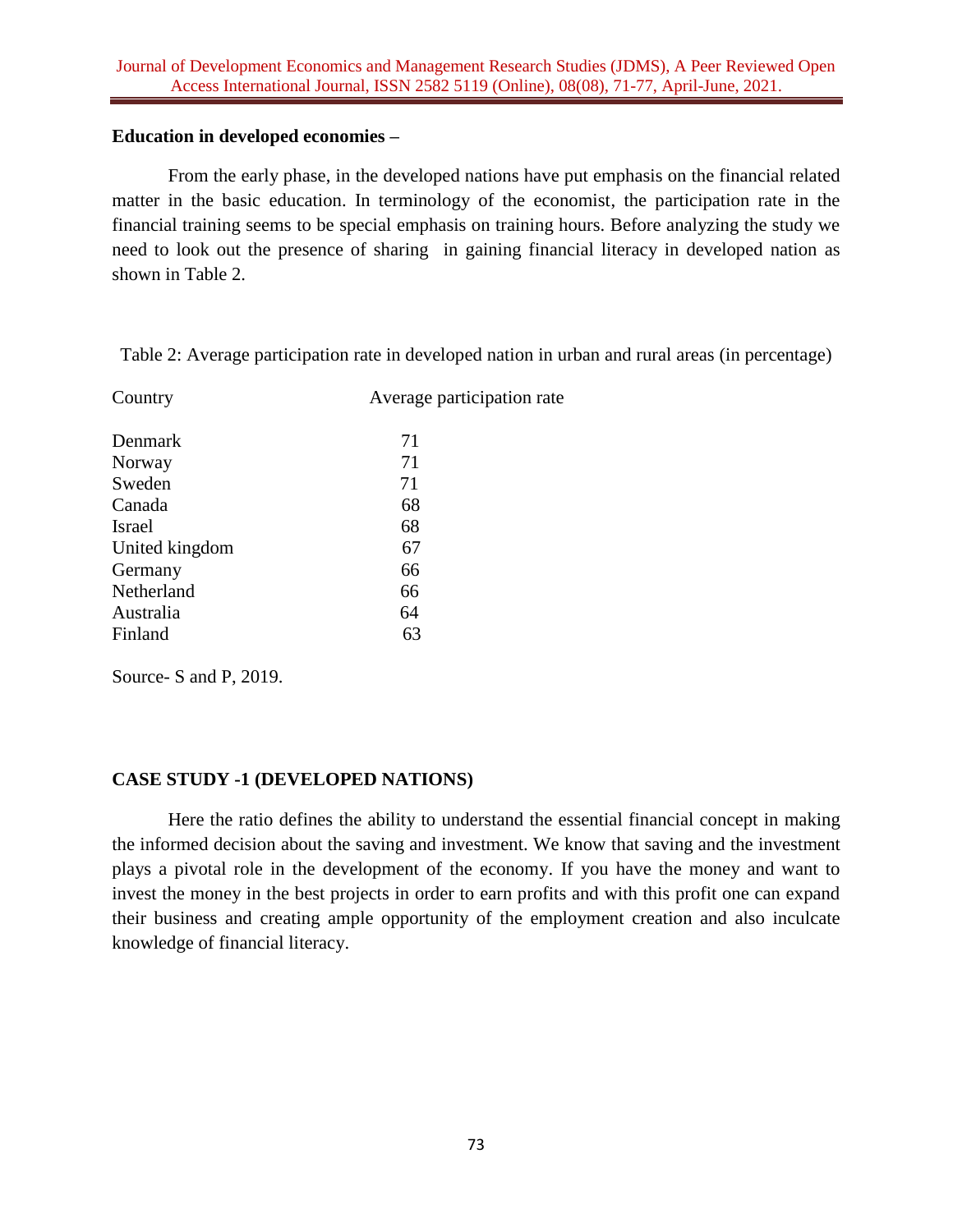## CASE STUDY- 2 (INDIA)

Table 3: Average Participation rate of financial training in urban and rural areas(in percentage)

| <b>STATE</b>            | <b>Average Participation rate</b> |
|-------------------------|-----------------------------------|
| Andhra Pradesh          | 23                                |
| Arunachal Pradesh       | 10                                |
| Assam                   | 20                                |
| <b>Bihar</b>            | 8                                 |
| Chhattisgarh            | 4                                 |
| Goa                     | 50                                |
| Gujarat                 | 81                                |
| Haryana                 | 21                                |
| <b>Himachal Pradesh</b> | 16                                |
| Jharkhand               | 15                                |
| Karnataka               | 20                                |
| Kerala                  | 35                                |
| MP                      | 23                                |
| Maharashtra             | 17                                |
| Punjab                  | 13                                |
| Rajasthan               | 8                                 |
| West Bengal             | 21                                |
| Chandigarh              | 38                                |
| Delhi                   | 32                                |

Ever since the study of the India's participation rate in the financial training not even gone an average up to 50 % except Goa and Gujarat. Visualizing the trend and the performance of the participation one can analyze that the policy makers have failed to make deep research on the policy issue of the economic development. One can analyze various point after seeing the performance on policy related matter.

- Training related matter-Discontinuation of the up gradation in the financial literacy.
- Lack of infrastructure many states don't have the proper facilitation of the teacher to give the basic education on the finance, accounts in the school.
- Lack of interest in Business related field- Choice of the parents towards engineering, and doctor.
- Lack of innovation- Due to the share of lower literacy in financial prospects it's a very difficult to put the information technology in the finance sector and if it's applied then there is a problem arise from the side of the population who don't have the basic education in finance and even don't know the operating mode of the technology for daily transaction (rural population).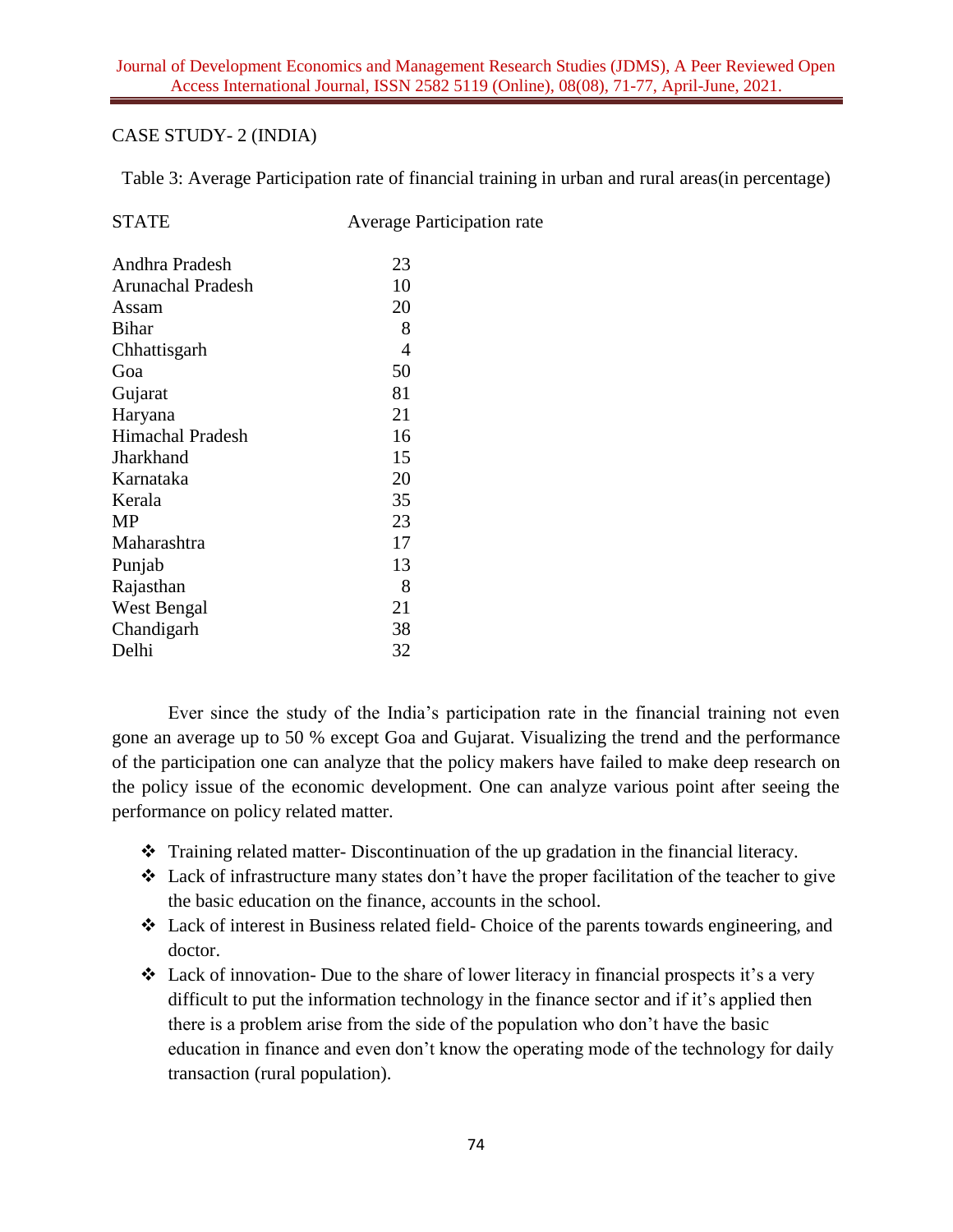#### **Employability Index of a developed nation:**

The study indicates that the high employability index of any nations leads to the development in the financial prospects and the economy of that nation. The case study portrays that looks into the scenario of the employment index of a developed nation.

#### **CASE STUDY 3-**

Among the major developed economies Japan has the highest employment rate in the first quarter of 2020 with 77.96% of the working age population engaged in the paid employment. What we can visualize by seeing the above data of the developed nation. In this situation we connotes that the development in any economies relates with the wages creation, investment, as well as the saving. In contrary to the three factors one can put forward one's mind in the development of the economy through innovation .This situation put forward the government and the policy maker to work co-operatively in encompassing more on the innovative projects for the development of the economy.

#### **CASE STUDY 4 –**



## **INDIA'S DIGITAL PAYMENT INDEX**

Source : RBI, 2019.

The graph depicts the original picture on the digital payment index consumer centrist is at 0.5, payment infrastructure demand side is at 0.1 put an question on the system of the services provided to customers.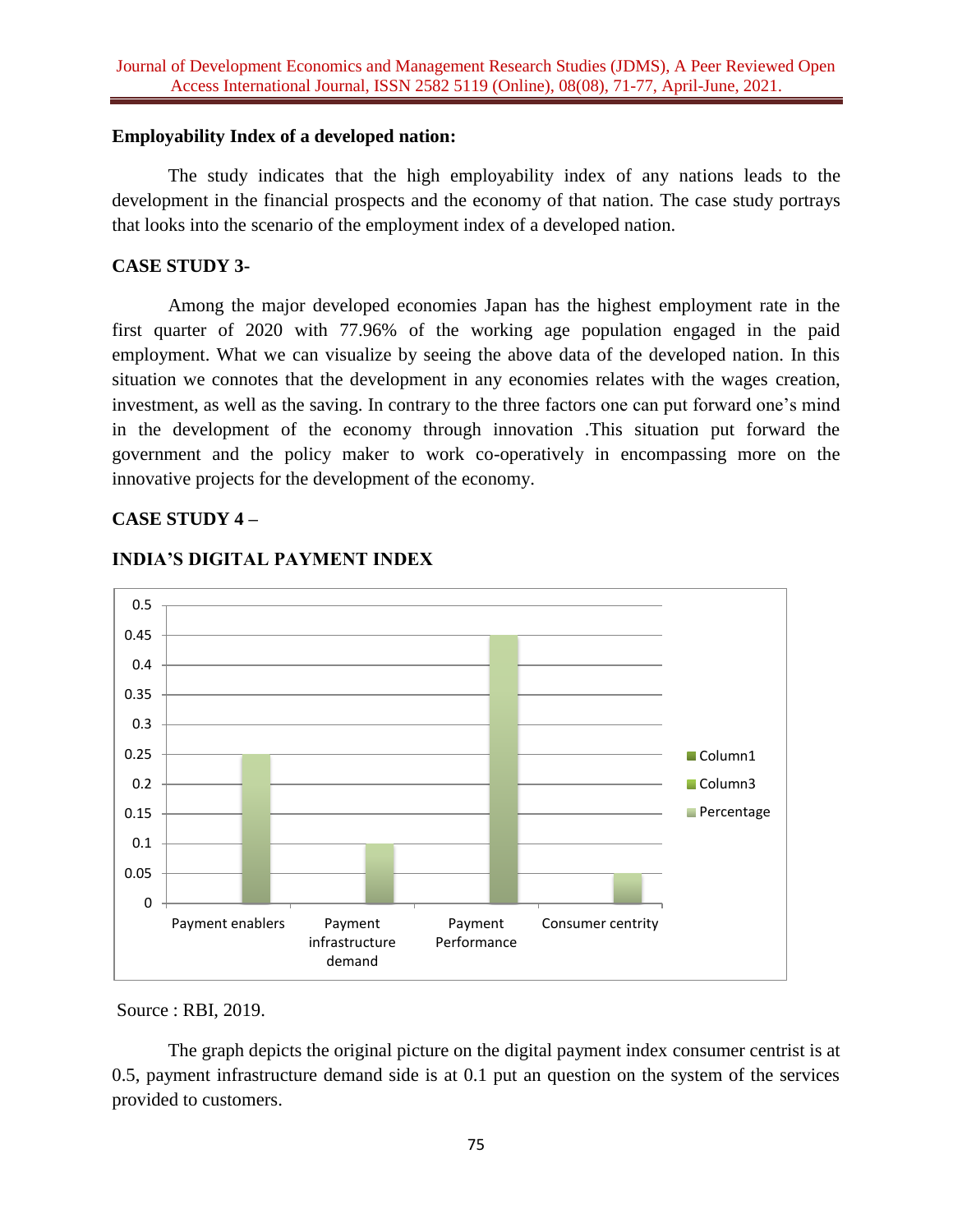### Journal of Development Economics and Management Research Studies (JDMS), A Peer Reviewed Open Access International Journal, ISSN 2582 5119 (Online), 08(08), 71-77, April-June, 2021.

- $\triangleright$  Safety of the services in daily transaction of the hard earned money of the customers.
- $\triangleright$  Adaptability of the strong encryption when use the third party payment services.
- $\triangleright$  Build confidence about the digital finance among the customer with a regular participation of the workshop from the bank, financial intermediaries in the urban and rural areas.
- $\triangleright$  Practical workshop emphasis on learning by doing.
- $\triangleright$  Knowledge of the regulatory implementation by the regulatory body must be given to the common people.
- $\triangleright$  Last not the least updated periodicals must be given to them after gaining knowledge on financial education.

## **COVID-19 pandemic effect –**

Pandemic effect is another concern towards the development of the digital finance in the developing nation like India. With the continuous rise of unemployment, economic degradation put India towards the back door towards the implementation in the development of the digital finance in India.

- a) The prolonged illness of the economic activity due to the outbreak of the covid-19 poses a threat and adverse effect on the humanity with a huge toll of unemployment rising resultant to the decrease in the investment and savings.
- b) Closing of the educational institute, corporate office is the another reason to the setback of the subject of innovation. Encouraging the new trends of work from home put a less burden on the corporate infrastructure.
- c) As per as the US study in CNN if the corporate culture adopt the policy of work from home will lead to backdrop in the infrastructure finance due to the least participation in the human activity.
- d) Emphasis about the study regarding survey where 40% of the adult reaches the minimum target score in financial knowledge .In order to retain prospects of the economy policy maker must concentrate on the skills of budgeting, medium and long term benefit planning, and investment decision.

#### **Regulatory Effect-**

Visualizing the trends about the regulatory effects in India with a special emphasis of the research must be concentrate on the some certain points.

- 1. Regular contact and the interaction must be entertained between company and consumer.
- 2. Emphasis on the analyst whose concentration must on the value of transparency and the risks management practices by the companies.
- 3. Policy enacted on the financial protection where lender and the payment firm work efficiently on the issuance of consumer problem.